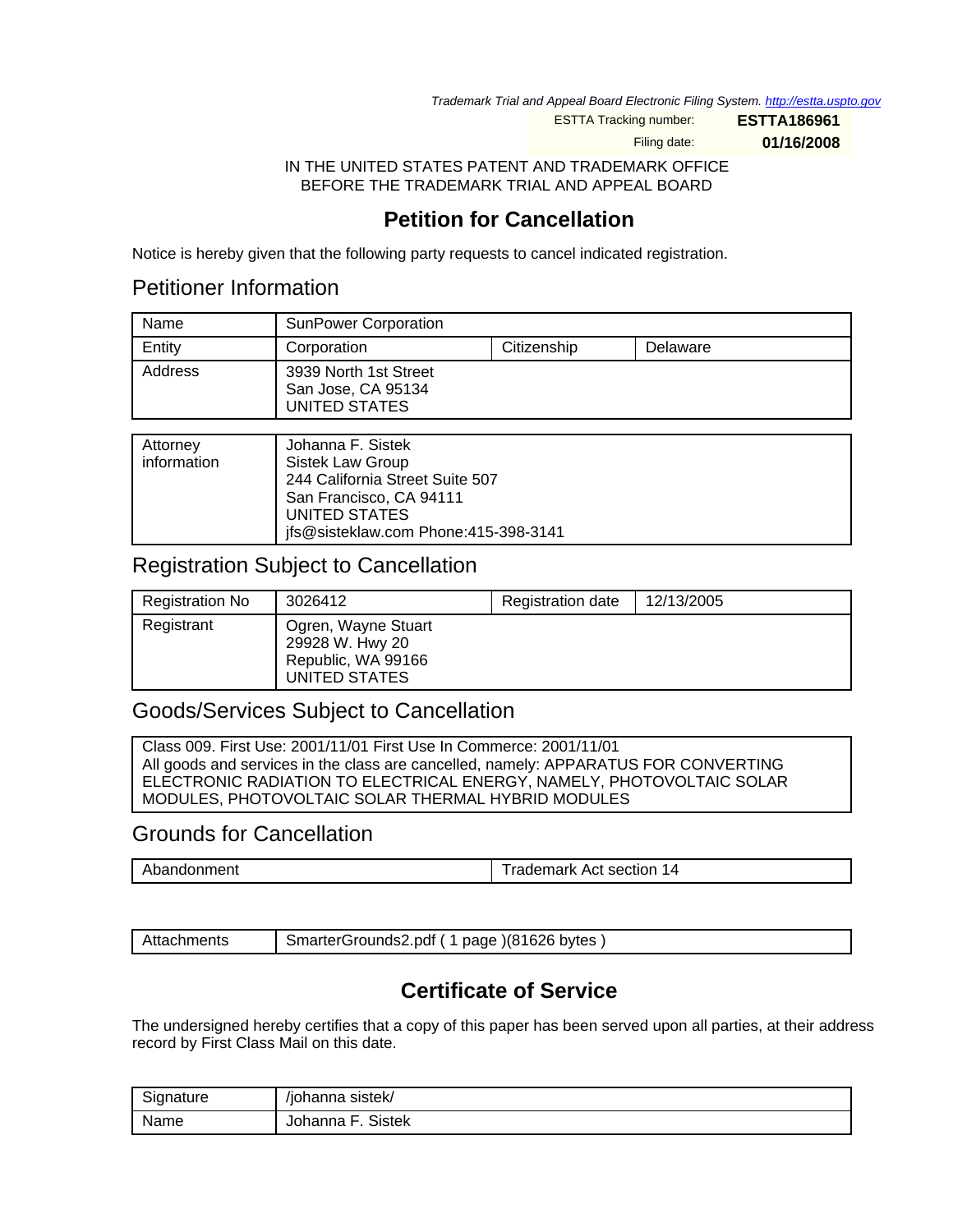| $\overline{ }$<br>$\omega$ ate | $\sim$ $\sim$ $\sim$<br>2008<br>$\ddot{\phantom{0}}$<br>,,<br>. .<br>. |
|--------------------------------|------------------------------------------------------------------------|